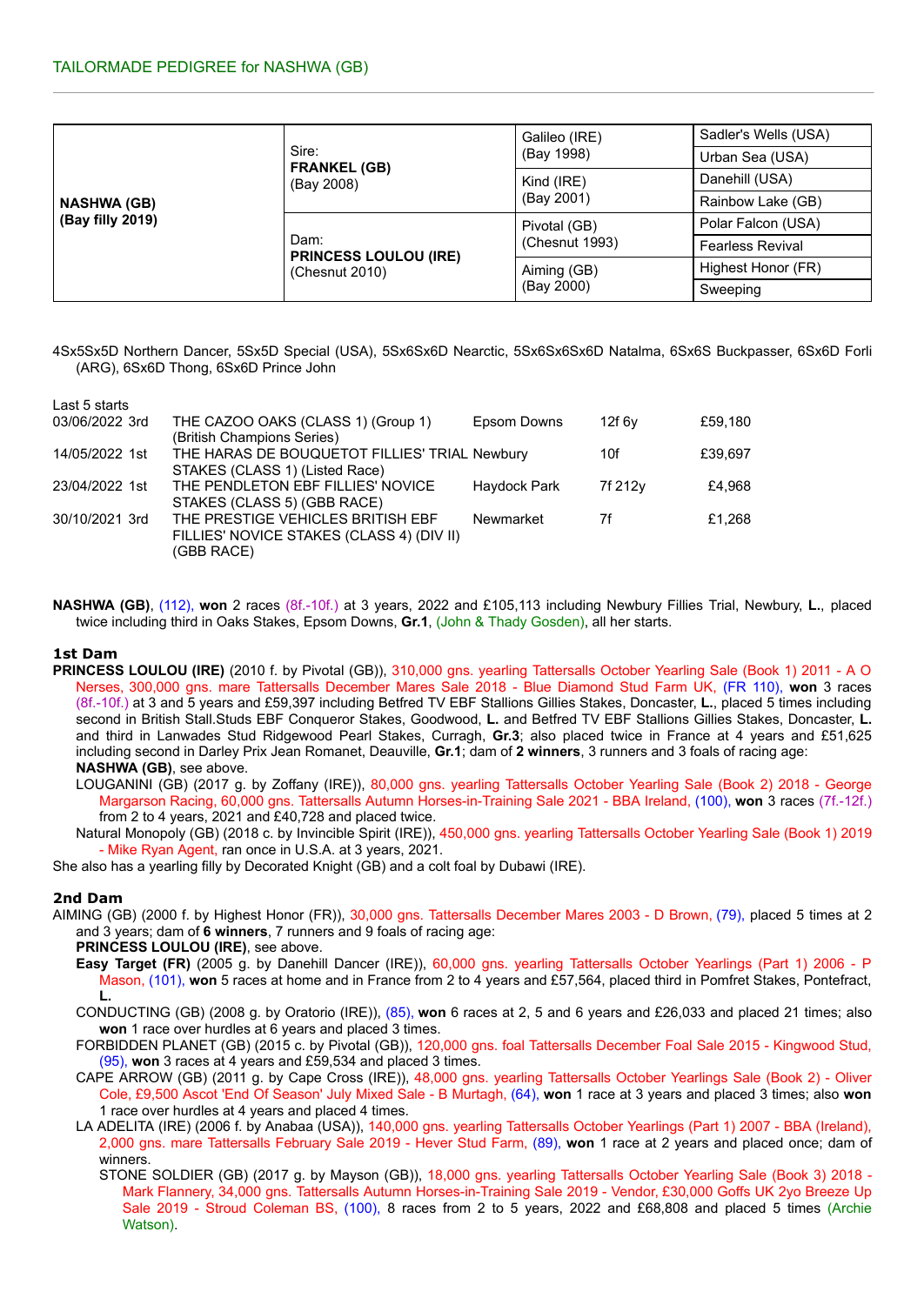- L'ADDITION (GB) (2012 f. by Exceed And Excel (AUS)), 25,000 gns. yearling Tattersalls October Sale 2013 (Book 2) Blandford BS, 19,000 gns. Tattersalls Autumn Horses-in-Training Sale 2014 - Blandford BS, (74), 1 race at 2 years; dam of HECTOR'S HERE (GB) (2016 g. by Cityscape (GB)), 800 gns. yearling Tattersalls October Yearling Sale (Book 4) 2017 - Ivan Furtado, (81), 6 races from 3 to 5 years, 2021 and £32,785 and placed 8 times (Ivan Furtado).
- Lonely Rock (GB) (2013 f. by Fastnet Rock (AUS)), 20,000 gns. yearling Tattersalls December Yearlings Sale 2014 Vendor, unraced; dam of a winner.
	- ROGUE FORCE (IRE) (2018 g. by Iffraaj (GB)), 62,000 gns. yearling Tattersalls October Yearling Sale (Book 2) 2019 Powerstown Stud, 38,000 gns. Tattersalls Craven Breeze-Up Sale 2020 - JS BS / Tom Clover, (84), 3 races at 3 and 4 years, 2022 and placed 3 times (Tom Clover).
	- Emily's Eclipse (GB) (2020 f. by Sea The Moon (GER)), 85,000 gns. yearling Tattersalls October Yearling Sale (Book 2) 2021 - Ed Dunlop Racing/J Moore, placed once at 2 years, 2022 (Ed Dunlop).

### **3rd Dam**

- **Sweeping** (1986 f. by Indian King (USA)), **won** 1 race at 2 years, placed 5 times including second in Princess Elizabeth Stakes, Epsom, **L.** and third in Somerville Tattersalls Stakes, Newmarket, **L.**, from only 7 starts; dam of **5 winners**, 10 runners and 12 foals of racing age including:
	- **WATCHING (GB)** (1997 g. by Indian Ridge), 65,000 gns. foal Tattersalls December Foals 1997 T Hyde, 16,000 gns. yearling Tattersalls Houghton Yearlings 1998 - Peter Doyle BS, 82,000 gns. Tattersalls Autumn Horses In Training 2001 - D Nicholls, (FR 116), **won** 3 races including Porcelanosa Sprint Stakes, Sandown Park, **L.** and Field Marshal Stakes, Haydock Park, **L.**, placed second in Prix du Gros-Chene, Chantilly, **Gr.2**.
	- PUTERI WENTWORTH (GB) (1994 f. by Sadler's Wells (USA)), 90,000 gns. yearling Tattersalls Houghton Yearlings 1995 C Gordon-Watson BS, (64), **won** 3 races and placed 4 times; dam of winners.
		- **Putra Sas (IRE)** (2001 c. by Sri Pekan (USA)), (104), 2 races, placed second in Jardine Lloyd Thompson Dee Stakes, Chester, **Gr.3**.
	- DESERT LYNX (IRE) (1993 f. by Green Desert (USA)), 42,000 gns. foal Tattersalls December Foals 1993 Equine Investments, 35,000 gns. yearling Tattersalls Houghton Sale - Vendor, (60), **won** 2 races and placed 4 times; dam of winners.
		- **NUFOOS (GB)** (2002 f. by Zafonic (USA)), 100,000 gns. foal Tattersalls December Foals 2002 Shadwell Estates, (104), 3 races including Wroxall Abbey Eternal Stakes, Warwick, **L.**, placed second in TSG Firth of Clyde Stakes, Ayr, **Gr.3** and Totepool Chartwell Stakes, Lingfield Park, **Gr.3**; dam of **AWZAAN (GB)** (2007 c. by Alhaarth (IRE)), (117), 4 races including Shadwell Middle Park Stakes, Newmarket, **Gr.1** and Dubai Duty Free Mill Reef Stakes, Newbury, **Gr.2**; sire, **MURAAQABA (GB)** (2012 f. by Dubawi (IRE)), €160,000 mare Goffs November Breeding Stock Sale 2021 - Northern Star BS, (104), 2 races including germantb.com Sweet Solera Stakes, Newmarket, **Gr.3**, **MUTEELA (GB)** (2011 f. by Dansili (GB)), €350,000 mare Goffs November Breeding Stock Sale 2021 - Stroud Coleman BS, (111), 5 races including Sandringham Handicap, Ascot, **L.** and Totescoop6 EBF Guisborough Stakes, Redcar, **L.**, placed second in L'Ormarins Queens Plate Oak Tree Stakes, Goodwood, **Gr.3** and Doom Bar Supreme Stakes, Goodwood, **Gr.3**, **Hajras (IRE)** (2009 g. by Dubai Destination (USA)), (105), 4 races, placed second in Piper Heidsieck James Seymour Stakes, Newmarket, **L.**
	- Bling Bling (IRE) (2002 f. by Indian Ridge), 160,000 gns. foal Tattersalls December Foals 2002 C Gordon-Watson BS, 120,000 gns. mare Tattersalls December Mares 2007 - Whitsbury BS, (72), placed 3 times; dam of winners.
		- SWINGING EDDIE (GB) (2016 g. by Swiss Spirit (GB)), 7,000 gns. foal Tattersalls December Foal Sale 2016 A C Elliott, Agent, £38,000 yearling Goffs UK Premier Yearling Sale - Hillen/Ryan, £6,000 Goffs UK August Sale - G Tuer, (67), 4 races from 4 to 6 years, 2022 and placed 12 times (Grant Tuer).
		- GO FOX (GB) (2015 g. by Foxwedge (AUS)), £11,000 yearling Goffs UK Premier Sale 2016 Tom Clover Racing (P.S.), 11,000 gns. Tattersalls Autumn Horses-in-Training Sale 2019 - Eamon McElligott, (70), 2 races at 4 and 7 years, 2022 and placed 6 times; also 1 race over hurdles at 6 years, 2021 and placed once (Neil King).
		- Freddy Robinson (GB) (2019 g. by Adaay (IRE)), 12,000 gns. yearling Tattersalls October Yearling Sale (Book 3) 2020 CH Thoroughbreds, 35,000 gns. Tatts Guineas Breeze-Up Sale 2021 - DPA BS, (76), placed once at 2 years, 2021 (Brian Ellison).
	- White Heat (GB) (1992 f. by Last Tycoon), 1,400 gns. Tattersalls December Mares 1995 T Lightbown, 5,000 gns. mare Tattersalls December Mares 1997 - BBA, 2,200 gns. mare Tattersalls December Mares 1999 - P McCutcheon, (63), placed once; dam of winners.
		- **MEDIA MOGUL (GB)** (1998 g. by First Trump (GB)), 4,000 gns. foal Tattersalls December Foals 1998 A H Jackson, 7,800 gns. yearling Doncaster January Mixed 1999 - Cash, 10,000 gns. yearling Doncaster St Leger Yearlings 1999 - D Barron, (110), 4 races at home and in U.S.A. including Will Rogers Stakes, Hollywood Park, **Gr.3**, placed second in TNT July Stakes, Newmarket, **Gr.3** and third in Golden Gate Derby, Golden Gate, **Gr.3**.
		- **Dhekraa (IRE)** (2003 f. by Fasliyev (USA)), 58,000 gns. foal Tattersalls December Foals 2003 Vendor, 90,000 gns. yearling Tattersalls October Yearlings (Part 1) 2004 - Shadwell Estates, (97), 2 races, placed second in EBF Lansdown Stakes, Bath, **L.**
		- Hot Classic (GB) (1999 f. by Classic Cliche (IRE)), ran once in a N.H. Flat Race; grandam of *Tile Tapper (GB)* (2014 g. by Malinas (GER)), 1 N.H. Flat Race; also placed third in Tolworth Novices' Hurdle, Sandown Park, **Gr.1**, 1 race over fences at 8 years, 2022.
		- Hankering (IRE) (2000 f. by Missed Flight (GB)), unraced; dam of **FOREVERTHEOPTIMIST (IRE)** (2009 g. by Verglas (IRE)), 14,000 gns. yearling Tattersalls October Yearlings (Book 2) 2010 - L Stubbs, 75,000 gns. Tattersalls Horses-in-Training Sale 2011 - Oliver St Lawrence BS, (97), 3 races at home and in U.A.E. including Bank of New York Mellon Dragon Stakes, Sandown Park, **L.**
	- Starring (FR) (1999 f. by Ashkalani (IRE)), 38,000 gns. foal Tattersalls December Foals 1999 J Lloyd, 160,000 gns. yearling Tattersalls October Yearlings 2000 - Cheveley Park Stud Ltd., 25,000 gns. mare Tattersalls July Mixed 2004 - M O'Toole, placed once; dam of winners.
		- **LETSGOROUNDAGAIN (IRE)** (2009 c. by Redback (GB)), £32,000 yearling Doncaster Premier Yearlings 2010 BBA (Ireland), (105), 2 races including Silver Tankard Stakes, Pontefract, **L.**
		- **Manaafidh (IRE)** (2013 c. by Zebedee (GB)), €330,000 yearling Goffs Orby Yearling Sale Peter & Ross Doyle BS, (98), 1 race, placed second in 888sport Solario Stakes, Sandown Park, **Gr.3**, from only 4 starts.
	- Hiroo Garden (GB) (1991 f. by Caerleon (USA)), \$2,700 mare Keeneland November Breeding Stock 2004 Dormello II Stud, unraced; dam of winners.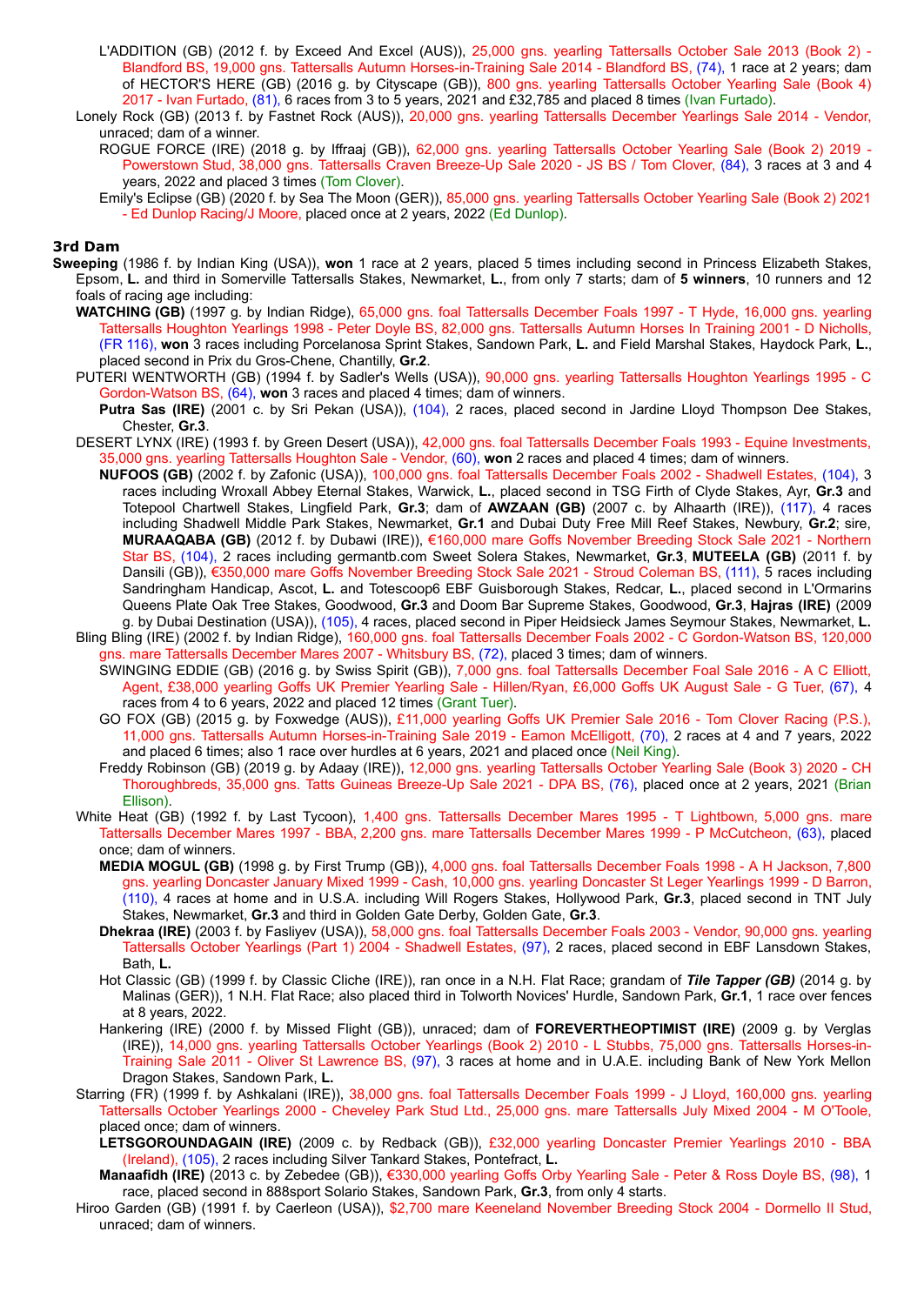CASTLE BROWN (USA) (2000 f. by Silver Hawk (USA)), 3 races in Japan and placed 3 times; dam of **Nishino Rush (JPN)** (2012 c. by Sakura Bakushin O (JPN)), 5 races in Japan, placed third in Keio Hai Nisai Stakes, Tokyo, **Gr.2**.

DEFINITE (USA) (1997 f. by Dehere (USA)), 1 race in Japan; dam of **BALL LIGHTNING (JPN)** (2013 c. by Daiwa Major (JPN)), won Keio Hai Nisai Stakes, Tokyo, **Gr.2**, **DE GRATIA (JPN)** (2006 f. by Fuji Kiseki (JPN)), 4 races in Japan including Kokura Nisai Stakes, Kokura, **L.**; grandam of **Dominatus (JPN)** (2015 c. by Rulership (JPN)), 4 races in Japan, placed second in Fukushima Mimpo Hai, Fukushima, **L.**

# **4th Dam**

**GLANCING** (1979 f. by Grundy), **3rd top rated 2yr old filly in France in 1981**, (117), **won** 3 races at home and in France at 2 years including Prix d'Arenberg, Chantilly, **Gr.3** and Champion Two Year Old Trophy, Ripon, **L.** and placed once; dam of **11 winners**, 11 runners and 11 foals of racing age including:

**Sweeping**, see above.

**Beaming (GB)** (1991 f. by Mtoto), (73), **won** 2 races, placed third in Rosemary Stakes, Ascot, **L.**; dam of winners.

- **Leopoldine (GB)** (2003 f. by Desert Prince (IRE)), 22,000 gns. foal Tattersalls December Foals 2003 C Gordon-Watson BS, 65,000 gns. Tattersalls Autumn Horses in Training 2007 - Gordian Troeller BS, 80,000 gns. mare Tattersalls December Mares 2009 - A Brambilla, (94), 1 race, placed second in totesport.com Chartwell Stakes, Lingfield Park, **Gr.3**.
- INSHAD (1984 f. by Indian King (USA)), 16,000 gns. mare Tattersalls December Mares 1996 Emerald BS, **won** 3 races and placed twice; dam of winners. **Chappel Cresent (IRE)** (2000 g. by College Chapel (GB)), IR£30,000 yearling Tattersalls Ireland September Yearlings (1)
	- 2001 A A BS, (IRE 106), 2 races, placed second in Galileo EBF Futurity, Curragh, **Gr.2**.
	- **Mareha (IRE)** (1991 f. by Cadeaux Genereux), 20,000 IR gns. Goffs November Premier Foal & Breeding Stock 1999 Kerr & Co, €13,000 mare Goffs November Premier Foal & Breeding Stock 2004 - P Nataf, €3,000 mare Arqana Deauville February Mixed Sale 2009 - Vendor, (87), 3 races, placed second in Rosemary Stakes, Ascot, **L.** and Bonusprint October Stakes, Ascot, **L.**; grandam of **DIXIE BELLE (GB)** (2003 f. by Diktat (GB)), 10,000 gns. yearling Tattersalls October Yearlings (Part 2) 2004 - David McGreavy BS, (104), 3 races including Dubai International Airport World Trophy, Newbury, **Gr.3**; third dam of **BLANCHE DUBAWI (IRE)** (2008 f. by Dubawi (IRE)), (101), 4 races including EBF Bahamian Bounty Boadicea Stakes, Newmarket, **L.**
- POSING (IRE) (1992 f. by Sadler's Wells (USA)), 38,000 gns. Tattersalls December Mares 1995 Hugo Lascelles BS, (72), placed 4 times; also **won** 1 race in U.S.A.; dam of winners.

Pulpit Princess (USA) (1999 f. by Pulpit (USA)), unraced; dam of **Extortion (USA)** (2003 c. by Tactical Cat (USA)), \$13,000 yearling Keeneland September Yearlings 2004 - Premiere Equine, 4 races in U.S.A., placed third in Yaqthan Stakes, Kentucky Downs.

- LOOKING BRILL (GB) (1989 f. by Sadler's Wells (USA)), (IRE 82), **won** 1 race and placed 3 times, all her starts; dam of winners.
	- **STEP WITH STYLE (USA)** (1997 f. by Gulch (USA)), (IRE 83), 4 races at home and in U.S.A. including Rockingham Breeders' Cup Handicap, Rockingham Park, **L.**, placed second in Suwannee River Handicap, Gulfstream Park, **Gr.3** and third in Gallorette Handicap, Pimlico, **Gr.3** and Jenny Wiley Stakes, Keeneland, **Gr.3**; dam of **Firey Red (IRE)** (2006 f. by Pivotal (GB)), €90,000 mare Goffs November Breeding Stock Sale 2018 - Howson & Houldsworth BS, (IRE 100), 4 races at home and in U.S.A., placed second in Lodge Park EBF Park Express Stakes, Curragh, **Gr.3**; grandam of **Firey Speech (USA)** (2014 g. by Street Cry (IRE)), (IRE 105), 4 races at home and in U.S.A., placed second in Willis Ch'pns Juv Golden Fleece Stakes, Leopardstown, **Gr.3** and Red Bank Stakes, Monmouth Park, **Gr.3**.
	- **Absolute Glee (USA)** (1994 f. by Kenmare (FR)), €10,000 mare Goffs November Premier Foal & Breeding Stock 2004 Rathmuck Stud, (IRE 99), 2 races, placed third in C L Weld Park Stakes, Curragh, **Gr.3**; grandam of **KOOL KOMPANY (IRE)** (2012 c. by Jeremy (USA)), €8,000 foal Goffs November Foals 2012 - H Dutfield, £40,000 yearling Doncaster Premier Yearlings 2013 - Peter & Ross Doyle BS, 110,000 gns. Tattersalls Autumn Horses-in-Training Sale 2017 - Loughtown Stud, (FR 114), 7 races at home and in France including GAIN Railway Stakes, Curragh, **Gr.2**, Prix Robert Papin, Maisons-Laffitte, **Gr.2** and Novae Bloodstock Insurance Craven Stakes, Newmarket, **Gr.3**, placed second in Keeneland Phoenix Stakes, Curragh, **Gr.1**; sire, *Prussian Eagle (IRE)* (2011 g. by Jeremy (USA)), €33,000 foal Goffs November Foals 2011 - Tally Ho Stud, 22,000 gns. yearling Tattersalls October Yearlings Sale (Book 2) - Margaret O'Toole (Ire), £46,000 Goffs UK Spring HIT Sale 2016 - E Williams, (IRE 74), 1 race; also 2 races over hurdles, placed third in Gala Retail Spring Juvenile Hurdle, Leopardstown, **Gr.1**, **Ridge City (IRE)** (2007 c. by Elusive City (USA)), €18,000 yearling Tattersalls Ireland September Yearlings 2008 - V L D BS, (FR 96), 8 races in France, placed second in La Coupe de Marseille, Marseille Borely, **L.**, **Koolasice (IRE)** (2017 g. by Kodiac (GB)), 180,000 gns. yearling Tattersalls October Yearling Sale (Book 1) 2018 - Sheikh Abdullah Alsabah, 160,000 gns. Tattersalls Craven Breeze-Up Sale 2019 - Castlefarm Stud, (IRE 97), 1 race, placed third in Heritage Stakes, Leopardstown, **L.**, (Ross O'Sullivan).
	- ON THE RAZZ (USA) (1998 f. by With Approval (CAN)), €42,000 mare Goffs February Mixed 2007 J Costello, (IRE 93), 1 race and placed 3 times, from only 5 starts; dam of **HEUSTON (IRE)** (2009 g. by Acclamation (GB)), (IRE 84), 4 races at home, in Canada and U.S.A. including Prairie Bayou Stakes, Turfway Park.
	- Target Figure (USA) (1996 f. by Diesis), 33,000 gns. Tattersalls July Mixed 1999 T Twomey, unraced; dam of **Noble Conqueror (AUS)** (2002 g. by Danehill (USA)), (115), 10 races in Hong Kong, placed third in January Cup, Happy Valley, **L.**
	- Colour And Spice (IRE) (2001 f. by Machiavellian (USA)), €32,000 Goffs International Sale 2004 M Begley, unraced; dam of **LIVING THE LIFE (IRE)** (2010 f. by Footstepsinthesand (GB)), €9,000 yearling Goffs Orby Yearling Sale 2011 - S Christian, (90), 10 races at home and in U.S.A. including Presque Isle Downs Masters Stakes, Presque Isle Downs, **Gr.2** (twice) and All American Stakes, Golden Gate, **Gr.3**, placed third in Santa Margarita Stakes, Santa Anita, **Gr.1**.

#### Successful Cross Analysis - Group/Listed race performers

FRANKEL (GB) bred to daughters of PIVOTAL (GB) has produced **CRACKSMAN (GB)** (2014 c. **Gr.1**w GB/IRE, FR, **Gr.2**w GB/IRE, FR), **HUNGRY HEART (AUS)** (2017 f. **Gr.1**w AUS, **Gr.2**w AUS), **VERACIOUS (GB)** (2015 f. **Gr.1**w GB/IRE, **Gr.3**w GB/IRE, **L.**w GB/IRE), **WILD BEAUTY (GB)** (2019 f. **Gr.1**w CAN, **Gr.3**w GB/IRE), **FRANCONIA (GB)** (2017 f. **L.**w GB/IRE), **NASHWA (GB)** (2019 f. **L.**w GB/IRE, **Gr.1**p GB/IRE), **ZAGATO (GB)** (2018 g. **L.**w BAH), **Soldier Rising (GB)** (2018 g. **Gr.1**p USA, **Gr.2**p USA, **L.**p FR), **Green Fly (GB)** (2019 c. **L.**p FR), **Seven Heavens (GB)** (2014 g. **L.**p GB/IRE).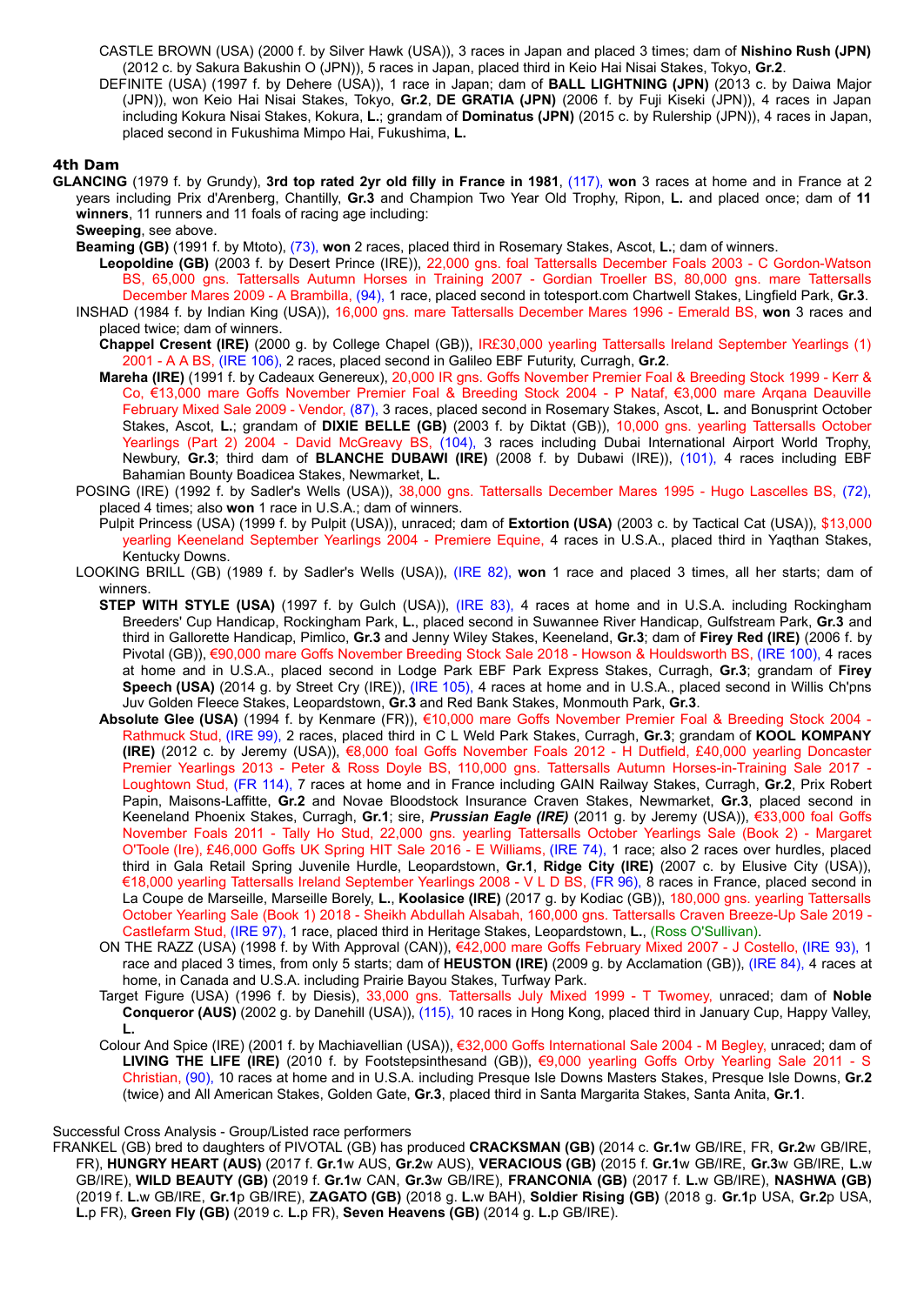Sire Reference - Race Record **FRANKEL (GB)** 2008 bay by Galileo (IRE) out of Kind (IRE) by Danehill (USA). **Champion 3yr old colt in Europe in 2011. Champion older horse in Europe in 2012. Won** 14 races (7f.-10�f.) from 2 to 4 years, £2,998,302. **Won** Juddmonte International Stakes, York, **Gr.1**, (2012) **Won** Qipco Champion Stakes, Ascot, **Gr.1**, (2012) **Won** Dubai Dewhurst Stakes, Newmarket, **Gr.1**, (2010) **Won** JLT Lockinge Stakes, Newbury, **Gr.1**, (2012) **Won** Queen Anne Stakes, Ascot, **Gr.1**, (2012) **Won** Qipco Queen Elizabeth II Stakes, Ascot, **Gr.1**, (2011) **Won** St James's Palace Stakes, Ascot, **Gr.1**, (2011) **Won** Qipco Sussex Stakes, Goodwood, **Gr.1**, (2011) **Won** Qipco Sussex Stakes, Goodwood, **Gr.1**, (2012) **Won** Qipco 2000 Guineas Stakes, Newmarket, **Gr.1**, (2011) **Won** Juddmonte Royal Lodge Stakes, Ascot, **Gr.2**, (2010) **Won** totesport.com Greenham Stakes, Newbury, **Gr.3**, (2011) Retired to Stud in 2013.

# Sire Reference - Best Progeny

**FRANKEL (GB)** is the sire of **CONVERGE (AUS)** (2018 g., dam by Shamardal (USA), Randwick Guineas, **Gr.1**, J J Atkins, **Gr.1**), **HOMELESS SONGS (IRE)** (2019 f., dam by Dubawi (IRE), Irish 1000 Guineas, **Gr.1**), **INSPIRAL (GB)** (2019 f., dam by Selkirk (USA), Fillies' Mile, **Gr.1**, Coronation Stakes, **Gr.1**), **ADAYAR (IRE)** (2018 c., dam by Dubawi (IRE), Derby Stakes, **Gr.1**, King George VI & Queen Elizabeth Stakes, **Gr.1**), **ALPINISTA (GB)** (2017 f., dam by Hernando (FR), Grosser Preis von Bayern, **Gr.1**, Grosser Preis von Berlin, **Gr.1**, Preis von Europa, **Gr.1**), **HUNGRY HEART (AUS)** (2017 f., dam by Pivotal (GB), Australian Oaks, **Gr.1**, Vinery Stud Stakes, **Gr.1**), **HURRICANE LANE (IRE)** (2018 c., dam by Shirocco (GER), Irish Derby, **Gr.1**, St Leger Stakes, **Gr.1**, Grand Prix de Paris, **Gr.1**), **SNOW LANTERN (GB)** (2018 f., dam by Red Clubs (IRE), Falmouth Stakes, **Gr.1**), **WILD BEAUTY (GB)** (2019 f., dam by Pivotal (GB), Natalma Stakes, **Gr.1**), **GRENADIER GUARDS (JPN)** (2018 c., dam by Harlington (USA), Asahi Hai Futurity Stakes, **Gr.1**), **MIRAGE DANCER (GB)** (2014 c., dam by Green Desert (USA), Metropolitan Handicap, **Gr.1**), **MOZU ASCOT (USA)** (2014 c., dam by Hennessy (USA), Yasuda Kinen, **Gr.1**, February Stakes, **Gr.1**), **ANAPURNA (GB)** (2016 f., dam by Montjeu (IRE), Investec Oaks, **Gr.1**, Qatar Prix de Royallieu, **Gr.1**), **DREAM CASTLE (GB)** (2014 g., dam by Dubawi (IRE), Emirates Airline Jebel Hatta, **Gr.1**), **LOGICIAN (GB)** (2016 c., dam by Daylami (IRE), William Hill St Leger Stakes, **Gr.1**), **QUADRILATERAL (GB)** (2017 f., dam by Mizzen Mast (USA), bet365 Fillies' Mile Stakes, **Gr.1**), **VERACIOUS (GB)** (2015 f., dam by Pivotal (GB), Tattersalls Falmouth Stakes, **Gr.1**), **CALL THE WIND (GB)** (2014 g., dam by Inchinor (GB), Qatar Prix du Cadran, **Gr.1**), **CRACKSMAN (GB)** (2014 c., dam by Pivotal (GB), Qipco Champion Stakes, **Gr.1** (twice), Investec Coronation Cup, **Gr.1**, P.Ganay L'Inauguration de Parislongchamp, **Gr.1**; sire), **WITHOUT PAROLE (GB)** (2015 c., dam by Lemon Drop Kid (USA), St James's Palace Stakes, **Gr.1**; sire), **SOUL STIRRING (JPN)** (2014 f., dam by Monsun (GER), Hanshin Juvenile Fillies Stakes, **Gr.1**, Yushun Himba (Oaks), **Gr.1**)

#### Sire Statistics

**FRANKEL (GB)** Retired to Stud in 2013. 7 crops of racing age.

| Lifetime Flat (Europe)*               | <b>Runners</b> | Winners       | % W/R               | Races Won     | Places   | £                             |
|---------------------------------------|----------------|---------------|---------------------|---------------|----------|-------------------------------|
|                                       | 464            | 315           | 67.9                | 698           | 1088     | 25,399,180                    |
| 2022 2yos<br>2022 3yos<br>2022 4yos + | 2<br>80<br>66  | 0<br>35<br>19 | 0.0<br>43.8<br>28.8 | 0<br>43<br>27 | 46<br>42 | 3.672<br>1,694,311<br>651,204 |
| 2021 2yos                             | 62             | 26            | 41.9                | 39            | 56       | 949,920                       |
| 2021 3yos                             | 102            | 60            | 58.8                | 97            | 154      | 5,576,155                     |
| 2021 4yos +                           | 71             | 31            | 43.7                | 59            | 69       | 1,265,904                     |

\* Includes Great Britain, Ireland, France, Germany, Italy and Scandinavia. Lifetime runners figure may not be comprehensive for stallions with horses in training prior to 1997

|                         | <b>Runners</b> | Winners | % W/R | Races Won | Places |         |
|-------------------------|----------------|---------|-------|-----------|--------|---------|
| Lifetime Jump*          | 47             | 8       | 17.0  | 13        | 38     | 105,479 |
| 2022/23 N.H. Flat       | 0              | 0       | 0.0   |           |        | 0       |
| 2022/23 Hurdles         | 4              |         | 25.0  |           |        | 4,683   |
| 2022/23 Chases          |                | 0       | 0.0   |           |        | 0       |
| 2022/23 Point-to-Points | 0              | 0       | 0.0   |           |        | 0       |
| 2021/22 N.H. Flat       |                | 0       | 0.0   |           |        | 0       |
| 2021/22 Hurdles         | 15             | 2       | 13.3  |           | 10     | 23.394  |
| 2021/22 Chases          | 0              | 0       | 0.0   |           |        | 0       |
| 2021/22 Point-to-Point  |                |         | 0.0   |           |        | 0       |

\* Includes Great Britain and Ireland.

Sire Reference - Sales Averages **2022**